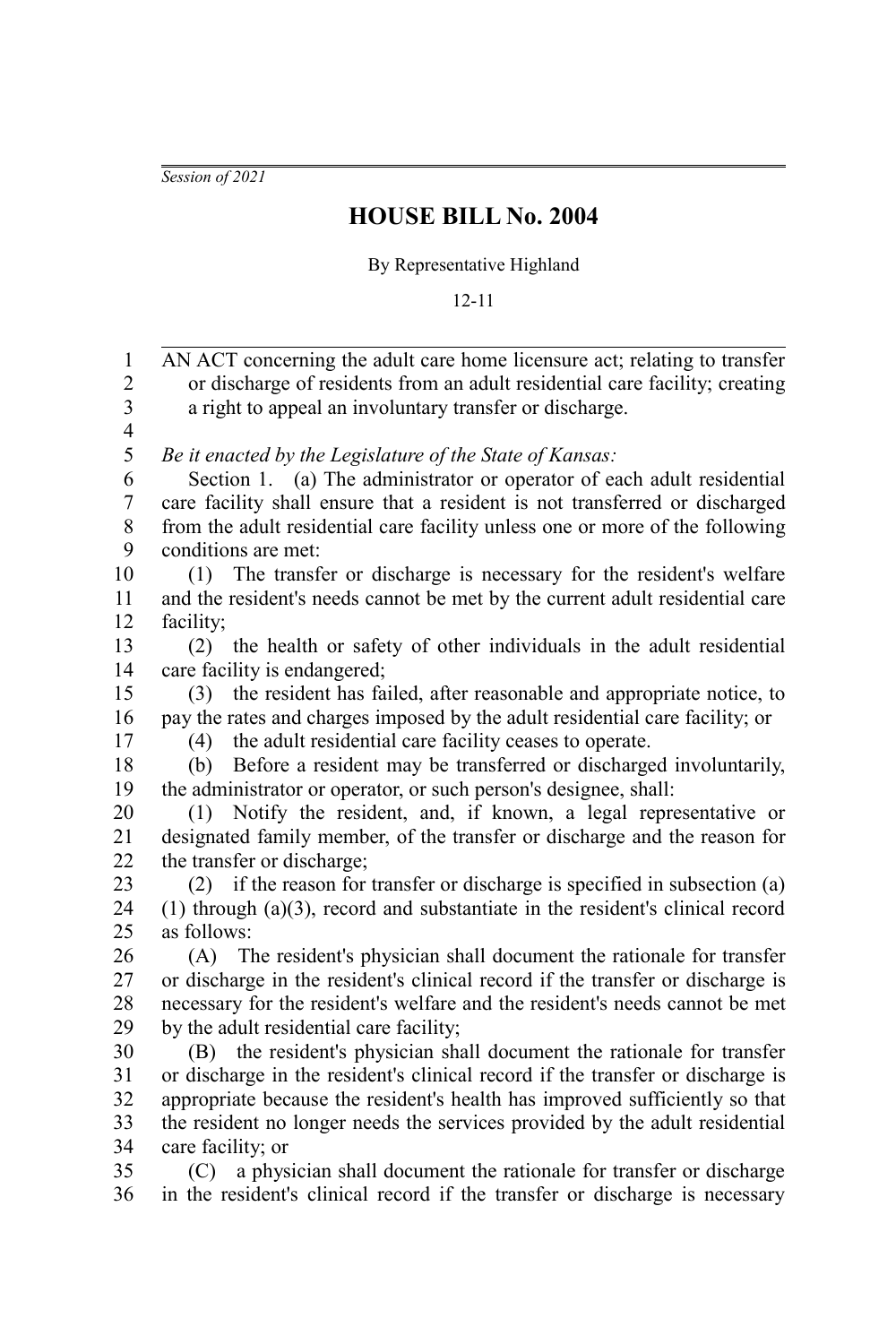because the health or safety of other individuals in the adult residential care facility is endangered; and 1 2

(3) provide a written transfer or discharge notice that shall include the following: 3 4

(A) The reason for the transfer or discharge;

(B) the effective date of the transfer or discharge;

6 7

5

(C) the contact information for the state long-term care ombudsman;

(D) the resident's right to appeal an involuntary transfer or discharge established under this section and information as designated by the secretary to assist the resident in exercising such right; 8 9 10

(E) for a resident with an intellectual or developmental disability, dementia or another cognitive-limiting condition, the contact information for the agency responsible for the protection and advocacy of individuals with such conditions; and 11 12 13 14

(F) for a resident with a mental disorder or related disability, the contact information for the agency responsible for protection and advocacy of individuals with a mental disorder or related disability. 15 16 17

(c) The administrator or operator, or such person's designee, shall provide the notice of transfer or discharge required by subsection (b) to the resident, or the resident's legal representative, at least 30 days in advance of the resident's transfer or discharge, unless: 18 19 20 21

(1) The safety of other individuals in the adult residential care facility would be endangered; or  $22$ 23

(2) the resident's urgent medical needs require an immediate transfer to another healthcare facility. 24 25

(d) The administrator or operator, or such person's designee, shall provide sufficient preparation and orientation to each resident before a resident's discharge, which shall include development of a discharge plan, with involvement of the resident, the resident's legal representative and designated family, if practicable. 26 27 28 29 30

(e) (1) If a resident of an adult residential care facility receives notice of a pending involuntay transfer or discharge in violation of this section, such resident, or such resident's legal representative, may appeal such transfer or discharge to the secretary for aging and disability services by filing a notice of appeal in the office of administrative hearings within 15 days after the date of such notice. A presiding officer from the office of administrative hearings shall hold a hearing, in accordance with the provisions of the Kansas administrative procedure act, within 30 days after the receipt of the notice of appeal. 31 32 33 34 35 36 37 38 39

(2) If a resident files an appeal pursuant to this section, the resident shall be permitted to return and resume residence in the adult residential care facility while the appeal is pending. 40 41 42

(f) The secretary shall adopt rules and regulations as necessary to 43